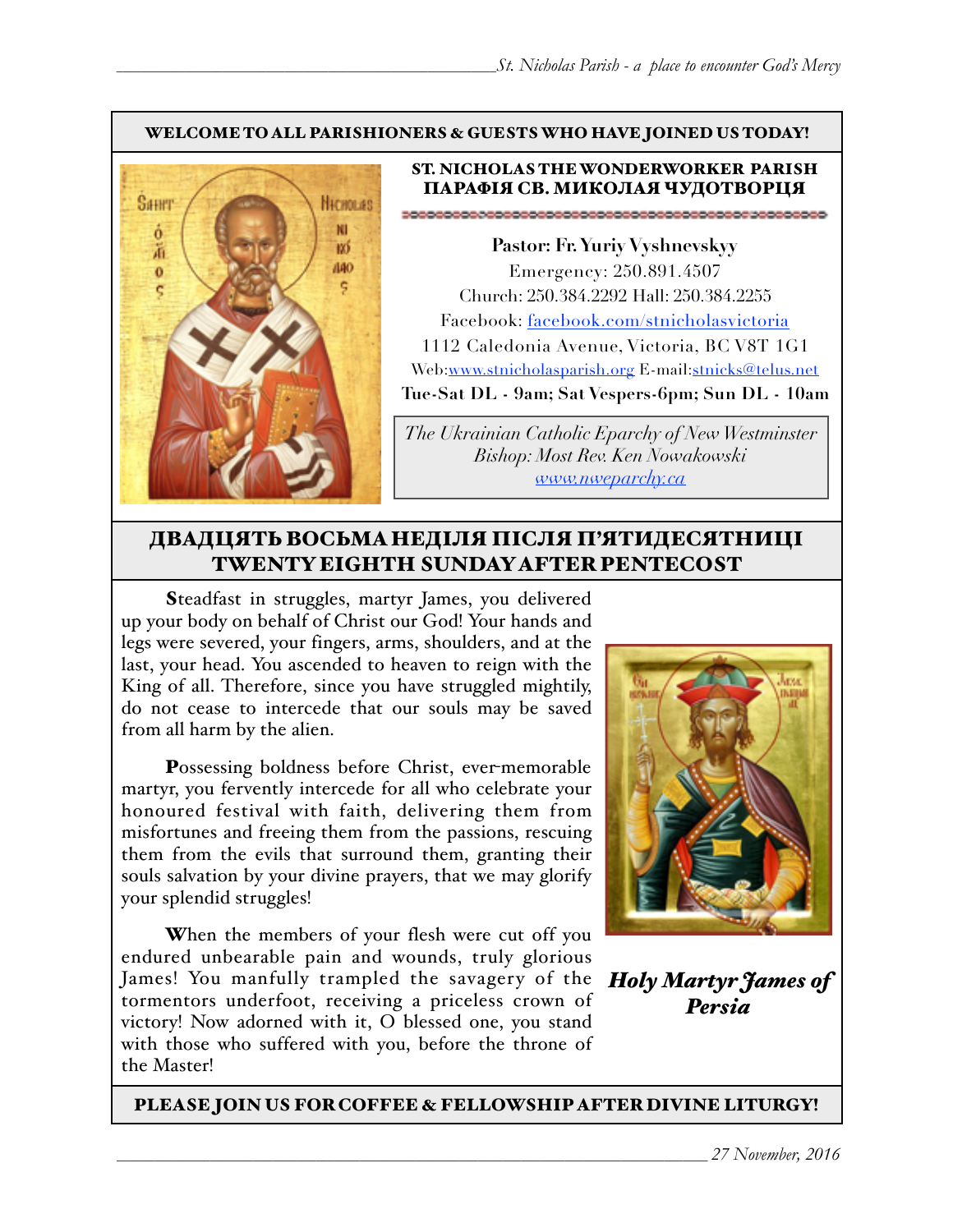| <b>SUNDAY HYMNS</b>                                                                                                                                                                                                                                                                                                                                                                                                                                                                                                                                                                                                                                                                                                             |                                                             |                                                             |                                                                                                                                                                                              |                          |           |  |  |
|---------------------------------------------------------------------------------------------------------------------------------------------------------------------------------------------------------------------------------------------------------------------------------------------------------------------------------------------------------------------------------------------------------------------------------------------------------------------------------------------------------------------------------------------------------------------------------------------------------------------------------------------------------------------------------------------------------------------------------|-------------------------------------------------------------|-------------------------------------------------------------|----------------------------------------------------------------------------------------------------------------------------------------------------------------------------------------------|--------------------------|-----------|--|--|
| <b>OPENING HYMN</b>                                                                                                                                                                                                                                                                                                                                                                                                                                                                                                                                                                                                                                                                                                             |                                                             | Хто Там По Дорозі / Who Goes There pg. 106-108              |                                                                                                                                                                                              |                          |           |  |  |
| <b>COMMUNION HYMN</b>                                                                                                                                                                                                                                                                                                                                                                                                                                                                                                                                                                                                                                                                                                           |                                                             | Тіло Христове / Let Me Receive You O Christ pg. 258-259     |                                                                                                                                                                                              |                          |           |  |  |
| <b>CLOSING HYMN</b>                                                                                                                                                                                                                                                                                                                                                                                                                                                                                                                                                                                                                                                                                                             |                                                             | Боже Великий Єдиний рg. 264                                 |                                                                                                                                                                                              |                          |           |  |  |
| Please join us today in singing our Sunday hymns!                                                                                                                                                                                                                                                                                                                                                                                                                                                                                                                                                                                                                                                                               |                                                             |                                                             |                                                                                                                                                                                              |                          |           |  |  |
| <b>SUNDAY &amp; DAILY SCHEDULE</b>                                                                                                                                                                                                                                                                                                                                                                                                                                                                                                                                                                                                                                                                                              |                                                             |                                                             |                                                                                                                                                                                              |                          |           |  |  |
| SUNDAY, November 27                                                                                                                                                                                                                                                                                                                                                                                                                                                                                                                                                                                                                                                                                                             | Divine Liturgy - for the Parishioners of St Nicholas Parish |                                                             |                                                                                                                                                                                              | 10:00 AM                 |           |  |  |
| MONDAY, November 28                                                                                                                                                                                                                                                                                                                                                                                                                                                                                                                                                                                                                                                                                                             |                                                             |                                                             | <b>NO SERVICES</b>                                                                                                                                                                           |                          | ********* |  |  |
| TUESDAY, November 29                                                                                                                                                                                                                                                                                                                                                                                                                                                                                                                                                                                                                                                                                                            |                                                             |                                                             |                                                                                                                                                                                              | <b>NO SERVICES</b>       |           |  |  |
| WEDNESDAY, November 30                                                                                                                                                                                                                                                                                                                                                                                                                                                                                                                                                                                                                                                                                                          |                                                             |                                                             | <b>NO SERVICES</b>                                                                                                                                                                           |                          | ********* |  |  |
| THURSDAY, December 1                                                                                                                                                                                                                                                                                                                                                                                                                                                                                                                                                                                                                                                                                                            |                                                             |                                                             | <b>NO SERVICES</b>                                                                                                                                                                           |                          | ********* |  |  |
| FRIDAY, December 2                                                                                                                                                                                                                                                                                                                                                                                                                                                                                                                                                                                                                                                                                                              |                                                             |                                                             | <b>NO SERVICES</b>                                                                                                                                                                           |                          | ********* |  |  |
| SATURDAY, December 3                                                                                                                                                                                                                                                                                                                                                                                                                                                                                                                                                                                                                                                                                                            |                                                             | <b>NO SERVICES</b>                                          |                                                                                                                                                                                              |                          | ********* |  |  |
| SUNDAY, December 4                                                                                                                                                                                                                                                                                                                                                                                                                                                                                                                                                                                                                                                                                                              |                                                             | Divine Liturgy - for the Parishioners of St Nicholas Parish |                                                                                                                                                                                              |                          | 10:00 AM  |  |  |
| Please Note: to request a Divine Liturgy for a special intention, please see Fr. Yuriy to arrange for it!                                                                                                                                                                                                                                                                                                                                                                                                                                                                                                                                                                                                                       |                                                             |                                                             |                                                                                                                                                                                              |                          |           |  |  |
| <b>SUNDAY EPISTLE READERS</b>                                                                                                                                                                                                                                                                                                                                                                                                                                                                                                                                                                                                                                                                                                   |                                                             |                                                             |                                                                                                                                                                                              |                          |           |  |  |
| <b>DATE</b>                                                                                                                                                                                                                                                                                                                                                                                                                                                                                                                                                                                                                                                                                                                     | <b>READING</b>                                              |                                                             | <b>UKRAINIAN</b><br><b>ENGLISH</b>                                                                                                                                                           |                          |           |  |  |
| SUNDAY, November 20                                                                                                                                                                                                                                                                                                                                                                                                                                                                                                                                                                                                                                                                                                             | Eph. 6: 10-17                                               |                                                             | Glikeria Iwanuck<br>Darryl Huculak                                                                                                                                                           |                          |           |  |  |
| SUNDAY, November 27                                                                                                                                                                                                                                                                                                                                                                                                                                                                                                                                                                                                                                                                                                             | Col. 1: 12-18                                               | Andrij Pelekhatyi                                           |                                                                                                                                                                                              | Graciela Spaciuk-Schwarz |           |  |  |
| SUNDAY, December 4                                                                                                                                                                                                                                                                                                                                                                                                                                                                                                                                                                                                                                                                                                              | Col. 3: 4-11                                                | Natalia Bryndak                                             |                                                                                                                                                                                              | William Vanderven        |           |  |  |
| SUNDAY, December 11                                                                                                                                                                                                                                                                                                                                                                                                                                                                                                                                                                                                                                                                                                             | Heb. 11:9-10,17-23                                          | Motria Koropecky                                            |                                                                                                                                                                                              | Robert Herchak           |           |  |  |
| Thank you, Epistle readers, for your service in proclaiming God's Word!                                                                                                                                                                                                                                                                                                                                                                                                                                                                                                                                                                                                                                                         |                                                             |                                                             |                                                                                                                                                                                              |                          |           |  |  |
| <b>PARISH COUNCIL EXECUTIVE</b>                                                                                                                                                                                                                                                                                                                                                                                                                                                                                                                                                                                                                                                                                                 |                                                             | PASTORAL MINISTRY & HOLY MYSTERIES                          |                                                                                                                                                                                              |                          |           |  |  |
| CHAIRPERSONAlec Rossa - 250.472.3374<br>VICE-CHAIRPERSONDarlene DeMerchant - 250.727.3837<br>SECRETARYCindy Lazaruk - 778.677.9072<br>TREASURERWilliam Vanderven - 250.478.1458<br>FINANCIAL SECRETARYDavid Newberry - 250.598.8197<br>FUNDRAISING/HALL RENTALRobert Herchak - 250.386.7872<br>MAINTENANCEMurray Chapman - 250.658.4769<br>LITURGICAL COMMITTEEMotria Koropecky - 250.658.3051<br>MEMBER AT LARGECaroline Smudy - 778.440.9419<br>VIBRANT PARISHDarlene DeMerchant - 250.727.3837<br><b>Bequests &amp; Wills:</b> Leaving a bequeath is a process of giving a donation through your will. It is<br>simply a distribution from your estate to a charitable organization through your last will and testament. It |                                                             |                                                             | BAPTISMSby appointment<br>MARRIAGESsix months notice should<br>be given to the parish priest, and he should be<br>contacted before any other arrangements are made<br>FUNERALSby appointment |                          |           |  |  |

simply a distribution from your estate to a charitable organization through your last will and testament. It can be as small or as large a donation as you wish. It is important that you talk to your lawyer about the process. In your kindness please remember St Nicholas the Wonderworker Ukrainian Catholic Church in your bequeath and will. If anyone wishes to make such a bequeath in their will, the following clause may be included or added to a will: "I give, devise, and bequeath to St Nicholas the Wonderworker Ukrainian Catholic Parish - 1112 Caledonia Avenue, Victoria BC, V8T 1G1, the sum of \$  $\qquad \qquad$  (or  $\qquad \qquad$  % of my estate), to be used for the benefit of the parish and it's pastoral activities."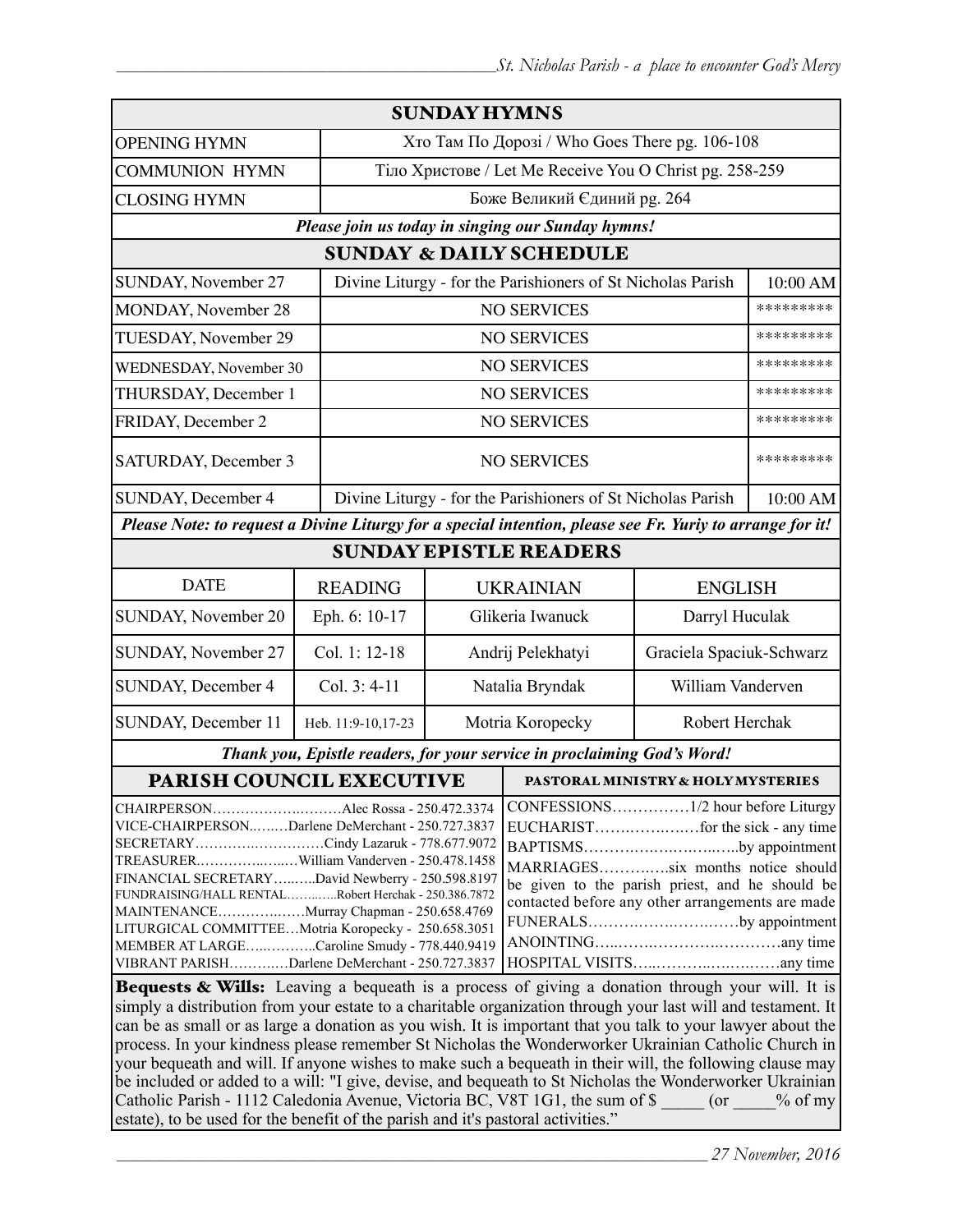#### **Vibrant Parish Prayer**

**O** God, Creator of Heaven and Earth! Because of your indescribable love for us, you sent your Only-Begotten Son, Our Lord and Saviour, Jesus Christ - The Way, The Truth, and The Life and our Salvation. In His name, we turn to You. Strengthen our hearts and minds in Christian love and in unity of purpose as we strive to build a Vibrant Parish. Give us the grace to model our lives according to the Word of God. Instill in us the desire to pray and to celebrate the Holy Mysteries as one Christian Family in our Parish Community. Inspire us to follow Your great command to be a servant to the less fortunate among us! Grant this, O Lord, through the mercies and love for mankind of Your Only-Begotten Son with whom You are blessed, together with Your All-Holy, Good and Life-Giving Spirit, now and forever and ever. Amen!



#### **THE VIBRANT PARISH**

A PLACE TO ENCOUNTER THE LIVING CHRIST Through the word, the Holy Mysteries & Prayer, Serving One's Neighbor, Leadership Fostering & Serving Unity and Missionary Spirit (His Beatitude Sviatoslav)



#### Молитва Живої Парафії

Господи Ісусе Христе, Пастирю Добрий, як колись Ти пригорнув заблуканих овечок, щоб вони пізнали Твій голос і були Твоїм стадом, так і сьогодні глянь ласкаво з небесних висот на нашу парафію та зішли на неї Твого Святого Духа, щоб вона була місцем пізнання радості Доброї Новини. Скріплюй нас Твоєю присутністю та єднай нас кожночасно в молитві. Даруй нам духа служіння ближньому, щоб у нашій парафії кожний міг зустріти Тебе, милостивого Бога. Благослови наш духовний провід Твоєю мудрістю і дай, щоб ніхто з нас не шкодував ні часу, ні талантів, ні матеріальних дібр для розбудови Твого царства. Єднай нас у мирі та злагоді, щоб ми були Твоєю спільнотою любові. Всели в нас місійного духа, щоб ми стали тим світилом євангельського слова, молитви і добрих діл, що кличе кожного до участі в Божественному житті, щоб славилося, Спасе, Твоє Ім'я з безначальним Твоїм Отцем та пресвятим, благим і животворящим Твоїм Духом нині, і повсякчас, і на віки віків. Амінь.

#### DIVINE LITURGY PROPERS

<u> The Divine Liturgy - An Anthology for Worship: Liturgy - pg. 388-461; propers - pg. 337</u>

**Troparion, Tone 3:** Let the heavens be glad, let the earth rejoice.\* for the Lord has done a mighty deed with His arm.\* He trampled death by death. He became the first-born of the dead;\* He saved us from the abyss of Hades\* and granted great mercy to the world.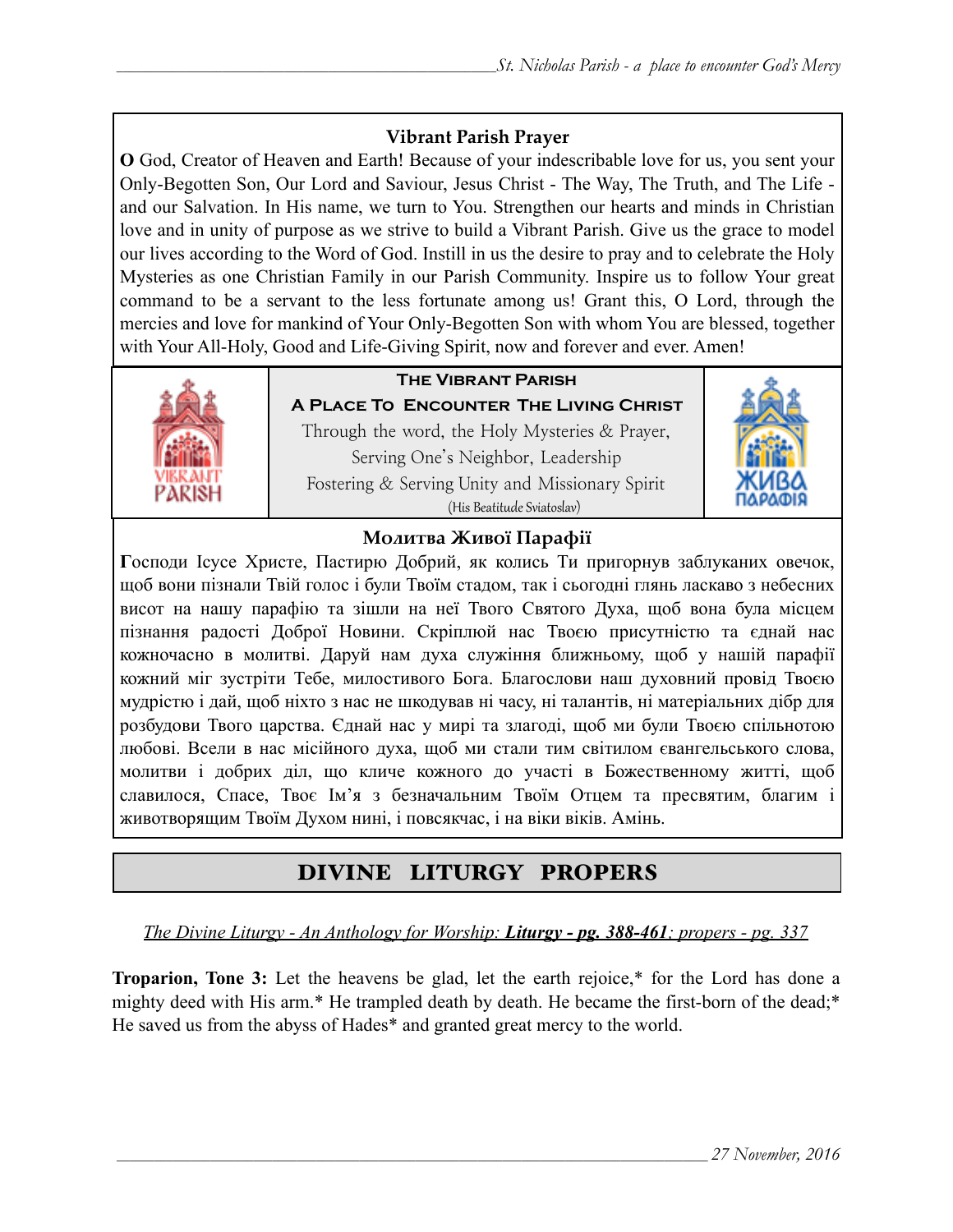**Glory: Kontakion, Tone 3:** You rose from the tomb, O compassionate Lord,\* and led us out from the gates of death.\* Today Adam exults and Eve rejoices,\* and the prophets together with the patriarchs\* unceasingly acclaim the divine might of Your power.

**Now: Theotokion, Tone 3:** Today the Virgin stands before us in the church\* and together with the choirs of saints invisibly prays to God for us.\* Angels are worshipping with hierarchs,\* Apostles exult with prophets,\* for the Mother of God prays in our behalf to the eternal God.

**Prokeimenon, Tone 3:** Sing to our God, sing; sing to our King, sing. *Verse:* Clap your hands, all you nations; shout unto God with the voice of joy.

**Epistle - Col. 3:12-16 - A Reading from the Letter of Saint Apostle Paul to Colossians:** Brothers and Sisters, put on then, as God's chosen ones, holy and beloved, heartfelt compassion, kindness, humility, gentleness, and patience, bearing with one another and forgiving one another, if one has a grievance against another; as the Lord has forgiven you, so must you also do. And over all these put on love, that is, the bond of perfection. And let the peace of Christ control your hearts, the peace into which you were also called in one body. And be thankful. Let the word of Christ dwell in you richly, as in all wisdom you teach and admonish one another, singing psalms, hymns, and spiritual songs with gratitude in your hearts to God.

**Alleluia, Tone 3:** *Verse:* In You, O Lord, have I hoped that I may not be put to shame for ever. *Verse:* Be a protector unto me, O God, and a house of refuge to save me.

**Gospel - Luke 18:18-27 -** An official asked him this question, "Good teacher, what must I do to inherit eternal life?" Jesus answered him, "Why do you call me good? No one is good but God alone. You know the commandments, 'You shall not commit adultery; you shall not kill; you shall not steal; you shall not bear false witness; honor your father and your mother.'" And he replied, "All of these I have observed from my youth." When Jesus heard this he said to him, "There is still one thing left for you: sell all that you have and distribute it to the poor, and you will have a treasure in heaven. Then come, follow me." But when he heard this he became quite sad, for he was very rich. Jesus looked at him (now sad) and said, "How hard it is for those who have wealth to enter the kingdom of God! For it is easier for a camel to pass through the eye of a needle than for a rich person to enter the kingdom of God." Those who heard this said, "Then who can be saved?" And he said, "What is impossible for human beings is possible for God."

**Communion Hymn:** Praise the Lord from the heavens;\* praise Him in the highest.\* Alleluia, alleluia,\* alleluia.

 $\Leftrightarrow$   $\Leftrightarrow$   $\Leftrightarrow$ 

**Тропар, глас 3:** Нехай веселяться небеснії, нехай радуються земляни,\* бо показав владу рукою Своєю Господь,\* Він смертю смерть подолав,\* первістоком з-поміж мертвих став,\* визволив нас із глибин аду,\* і подав світові велику милість.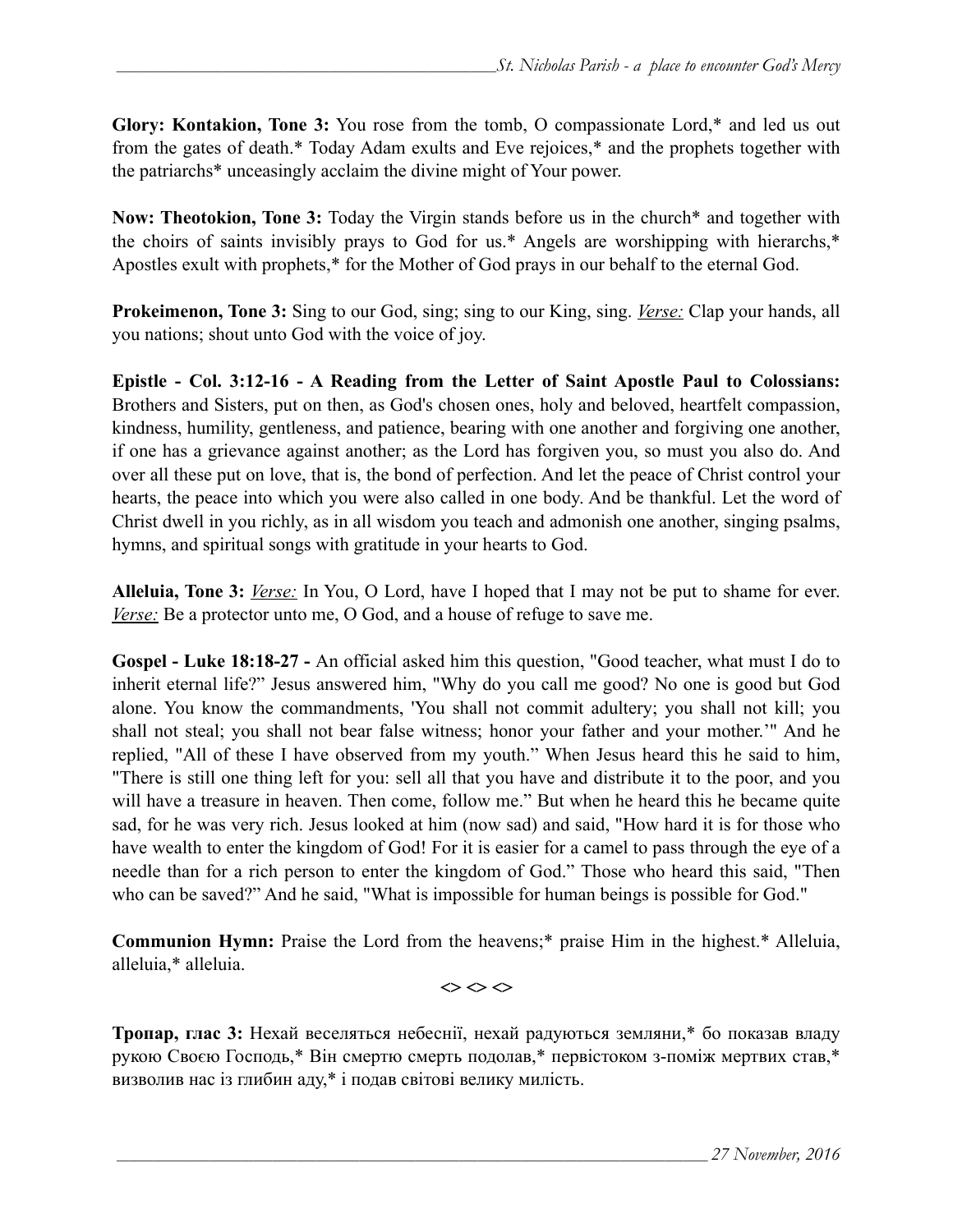**Слава: Кондак, глас 3:** Воскрес Ти нині з гробу, Щедрий,\* і нас візвів із брам смерти;\* нині Адам веселиться і радіє Єва,\* разом же і пророки з патріярхами безустанно оспівують\* божественну могутність влади Твоєї.

**І нині: Богородичний, глас 3:** Діва сьогодні стоїть перед нами у храмі\* та з хорами святих невидимо за нас молиться Богу.\* Ангели з архиєреями поклоняються, апостоли ж з пророками радуються;\* бо за нас благає Богородиця споконвічного Бога.

**Прокімен, глас 3:** Співайте Богові нашому, співайте;\* співайте цареві нашому, співайте. *Стих:* Всі народи, заплещіть руками, кликніть до Бога голосом радости.

**Апостол - Кол. 3:12-16 - До Колосян Послання Святого Апостола Павла Читання:**  Браття і сестри, Отож, зодягніться, як Божі вибранці, святі та улюблені, у щире милосердя, добротливість, покору, лагідність, довготерпіння. Терпіть один одного, і прощайте собі, коли б мав хто на кого оскарження. Як і Христос вам простив, робіть так і ви! А над усім тим зодягніться в любов, що вона союз досконалости! І нехай мир Божий панує у ваших серцях, до якого й були ви покликані в одному тілі. І вдячними будьте! Слово Христове нехай пробуває в вас рясно, у всякій премудрості. Навчайте та напоумляйте самих себе! Вдячно співайте у ваших серцях Господеві псалми, гімни, духовні пісні!

**Алилуя, глас 3:** *Стих:* Вислухає тебе Господь у день печалі, захистить тебе ім'я Бога Якова. *Стих:* Господи, спаси царя і вислухай нас, коли будемо взивати до Тебе.

**Євангеліє - Лука 18:18-27 -** І запитався Його один із начальників, говорячи: Учителю Добрий, що робити мені, щоб вспадкувати вічне життя? Ісус же йому відказав: Чого звеш Мене Добрим? Ніхто не є Добрий, тільки Сам Бог! Знаєш заповіді: Не чини перелюбу, не вбивай, не кради, не свідкуй неправдиво, шануй свого батька та матір. А він відказав: Усе це я виконав від юнацтва свого! Як почув це Ісус, то промовив до нього: Одного тобі ще бракує: Розпродай усе, що ти маєш, і вбогим роздай, і матимеш скарб свій на небі. Вертайся тоді, та й іди вслід за Мною! А він, коли почув це, то засумував, бо був вельми багатий. Як побачив Ісус, що той засумував, то промовив: Як тяжко багатим увійти в Царство Боже! Бо верблюдові легше пройти через голчине вушко, ніж багатому в Божеє Царство ввійти… Ті ж, що чули, спитали: Хто ж тоді може спастися? А Він відповів: Неможливеє людям можливе для Бога!

**Причасний:** Хваліте Господа з небес,\* хваліте Його на висотах. Алилуя, алилуя, алилуя!

#### ANNOUNCEMENTS

✦**HAPPY BIRTHDAY** to MARIA DEWBERRY, WILLIAM VANDERVEN and all those who celebrated their birthdays this past week. May the Lord Our God continue to bless you abundantly and the Holy Mother of God protects you at all times. Многая Літа!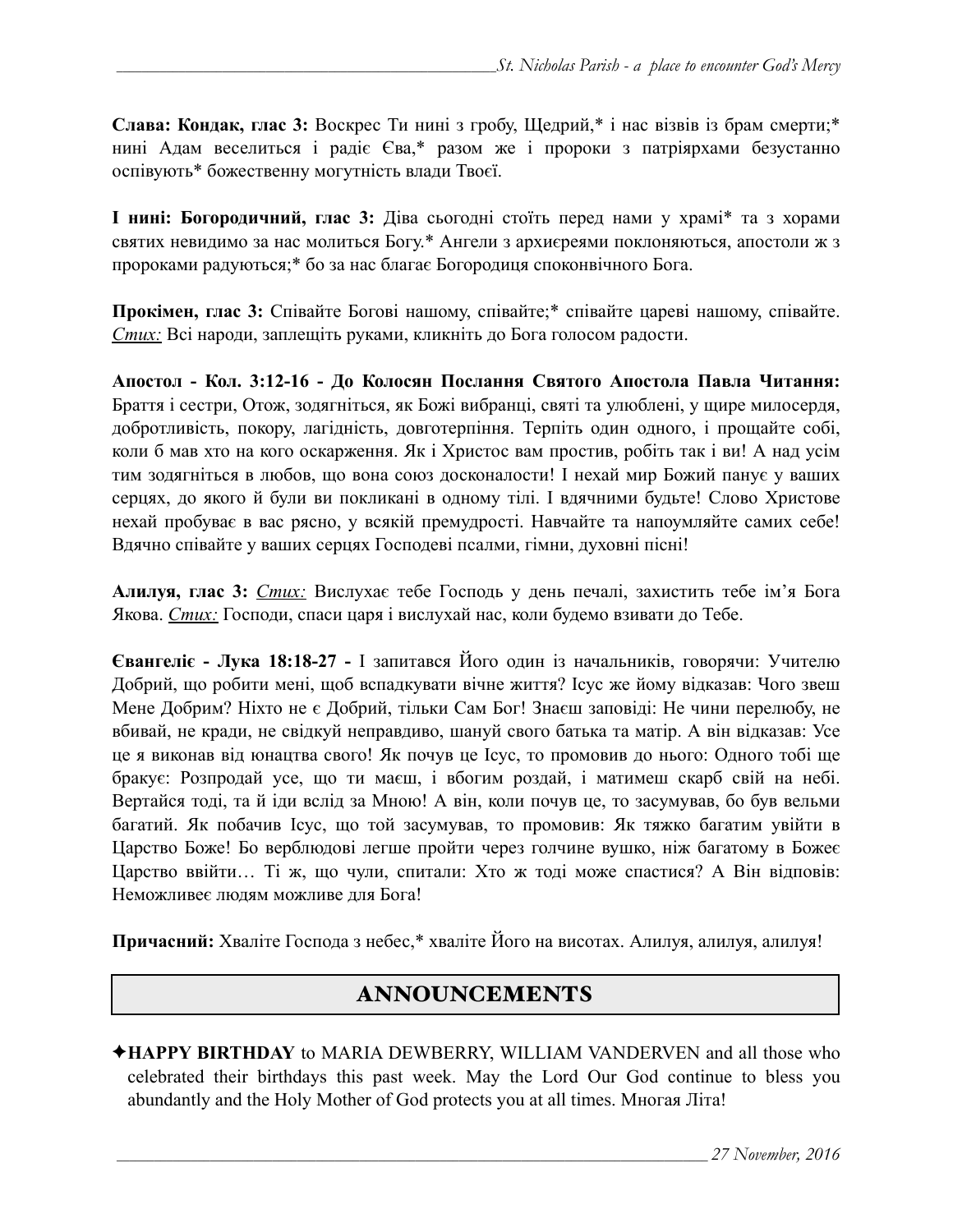- ✦**UKRAINIAN CHRISTMAS FOOD FAIR & HOT LUNCH:** Saturday, Dec. 3 from 11:00 am - 2:00 pm at St. Nicholas Ukrainian Hall at 1110 Caledonia Ave. Victoria. Sale of Baba's best perogies, cabbage rolls, Ukrainian sausage, borscht, sauerkraut, Ukrainian breads, pastries and preserves. Stock up for Christmas and stay for a hot Ukrainian lunch. Cash only. Wheelchair access, free parking. To pre-order call 250.384-2255
- ✦**PLEASE NOTE:** Nov. 26 Dec.10 Fr. Yuriy will be away attending Vibrant Parish coordinator's meeting in Ukraine. During this time in case of emergencies please phone Fr. Ian Stuart (Hospital Chaplain) at 250.889.3761 OR at 250.388.5571.
- ✦**ST. NICHOLAS PARISH PRAZNYK** will be celebrated on Sunday, December 11. The 10:00 am celebratory Divine Liturgy will be followed by a Praznyk Lunch in our parish hall. We cordially invite all of our parishioners and friends of the parish to share in this annual celebration. A potluck lunch is planned with a special visit with St. Nicholas.
- ✦**PARISH CALENDAR OF BIRTHDAYS & ANNIVERSARIES:** If you would like to be included in our Parish Calendar of Birthday and Anniversary celebrations, please put date in our calendar located at the church vestibule. Each week, we will list the names in our parish bulletin so we can celebrate these happy occasions together!
- ✦**HELPING WOUNDED SOLDIERS IN UKRAINE:** Legendary group **SKAY** Ukrainian Rock-Pop band is coming to Victoria on Dec. 3 as part of their tour through the USA and Canada! Oleg Sobchuk and his team will perform their best and most memorable songs at the Ukrainian Cultural Centre. Doors open at 6pm; performance at 7pm. Proceeds will go to Maple Hope Foundation to help rehabilitate injured soldiers in Ukraine. Tickets available at Ukrainian Cultural Centre (3277 Douglas St); regular: \$30, kids 12 & under - FREE. Tickets & Info 250.475.2585
- ✦**TRAVELING ICON:** Anyone interested in gracing their home with Christ The Teacher Icon can call Darlene DeMerchant at 250.727.3837
- ✦**JOIN OUR CHOIR:** Do you enjoy singing? Please consider joining our St Nicholas Parish Choir and remember that we ALWAYS looking for new members! Contact Motria Koropecky for details at 250.658.3051
- ✦**CATECHISM ANNOUNCEMENT:** "*And they were bringing to Him also the infants, in order that He may be touching them; but after the disciples saw it, they rebuked them. But Jesus called them to Himself and said, Let alone the little children to come to Me, and cease hindering them; for of such is the kingdom of God*." We are happy to welcome all children to our St. Nicholas The Wonderworker catechism program. Weekly classes are scheduled Sunday morning during Divine Liturgy. We want your children to learn more about their Catholic faith, sacred scripture, feast days, and religious practices and customs of the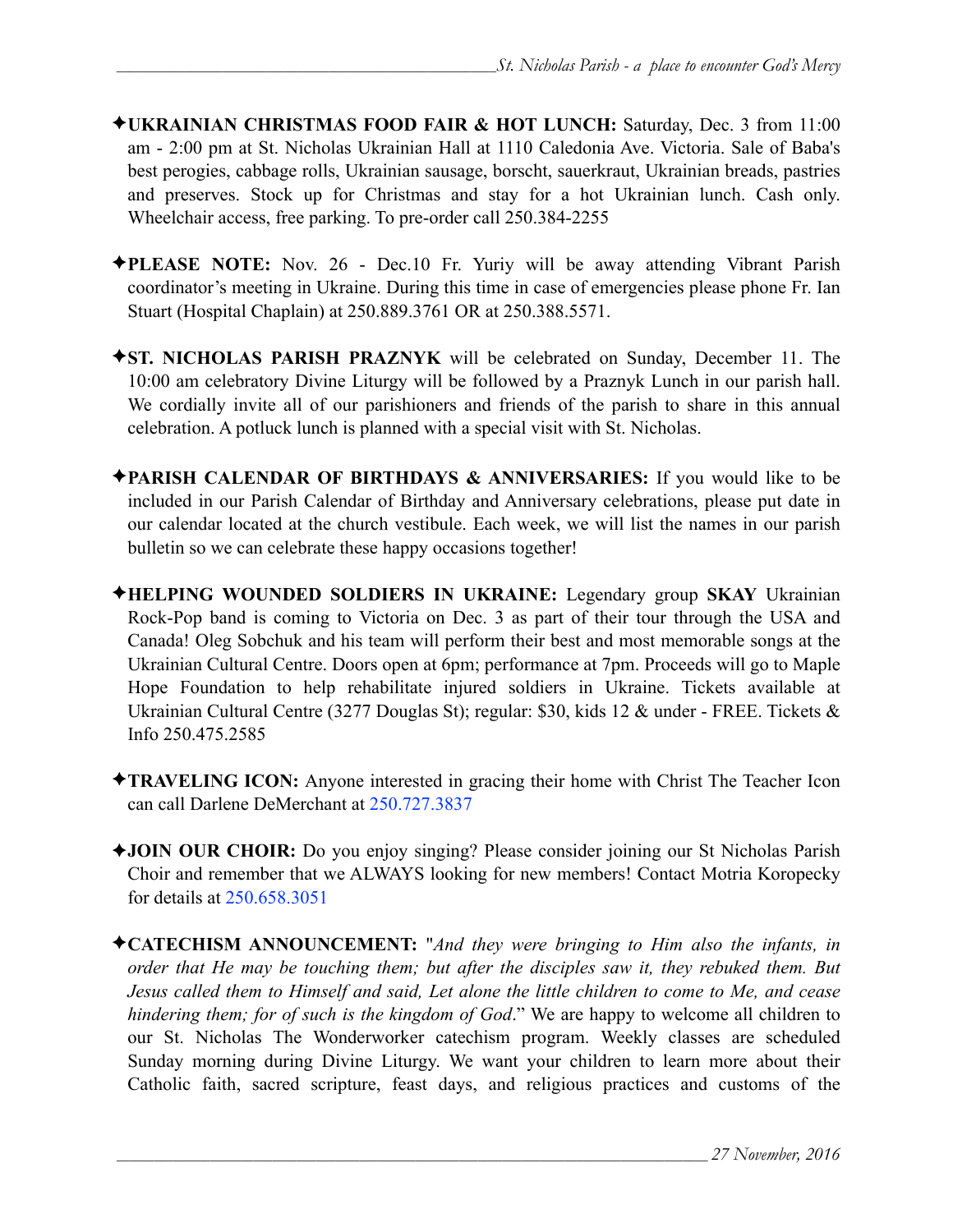Ukrainian Catholic church. If you have any questions, please do not hesitate to contact Marian Chalifoux at 250.507.1005

- ✦**PRAYER REQUEST:** Please keep in your prayers members of our parish, our family and friends who are ailing, are in hospitals, nursing homes and those who are not able to join actively in their community.
- ✦**THRIFTY'S PRE-PAID FOOD CARDS** We all have to buy groceries. Why not have 6% of it returned back to the church at no extra charge! Cards are available in \$100, \$200, and \$500 denominations. Talk to Alec after today's liturgy to pre- order your cards. We need to sell A LOT of them! We encourage you to consider purchasing them for yourselves as gifts too.
- ✦**SUNDAY COFFEE VOLUNTEERS** act as hosts and serve light refreshments following the Sunday morning Divine Liturgy, providing an opportunity for the faithful to socialize with friends and visitors following their shared worship experience. We thank all of our parishioners

| <b>CHRISTMAS FOOD FAIR FOOD PREPARATION SCHEDULE</b>                                                                                                                                                                                                                                                        |                                        |                  |                       |  |  |  |
|-------------------------------------------------------------------------------------------------------------------------------------------------------------------------------------------------------------------------------------------------------------------------------------------------------------|----------------------------------------|------------------|-----------------------|--|--|--|
| Wed. Nov. 30                                                                                                                                                                                                                                                                                                | Rib cabbage                            | 10:00-11:30 am   | Need 3 volunteers     |  |  |  |
| Thu. Dec. I                                                                                                                                                                                                                                                                                                 | Make cabbage rolls                     | 10:00 am-1:00 pm | Need 13-15 volunteers |  |  |  |
|                                                                                                                                                                                                                                                                                                             | Set up hall for the Food Fair          | 1:00-5:00 pm     | Need $5-6$ volunteers |  |  |  |
| Fri. Dec. 2                                                                                                                                                                                                                                                                                                 | Bring personal baking to hall this day |                  |                       |  |  |  |
| Sat. Dec. 3                                                                                                                                                                                                                                                                                                 | Food Fair & Lunch                      | 8:30 am-4:00 pm  | Need $25+$ volunteers |  |  |  |
| Looking forward to another successful Christmas Food Fair. Many, many thanks for everyone's<br>anticipated help. May God Bless You.                                                                                                                                                                         |                                        |                  |                       |  |  |  |
| For more info contact Robert Herchak at 250.386.7872 or email rlherchak@gmail.com                                                                                                                                                                                                                           |                                        |                  |                       |  |  |  |
| <b>Ukrainian Christmas</b><br><b>Frozen Food Sale</b><br><b>Food Fair &amp; Hot Lunch</b><br>Perogies<br><b>Cabbage Rolls</b><br>Saturday, December 3, 2016<br><b>Borscht</b><br>$11am - 2pm$<br>Kobassa<br><b>Saurkraut</b><br>St. Nicholas Parish Hall<br>Preserves<br>Home Baking<br>1110 Caledonia Ave. |                                        |                  |                       |  |  |  |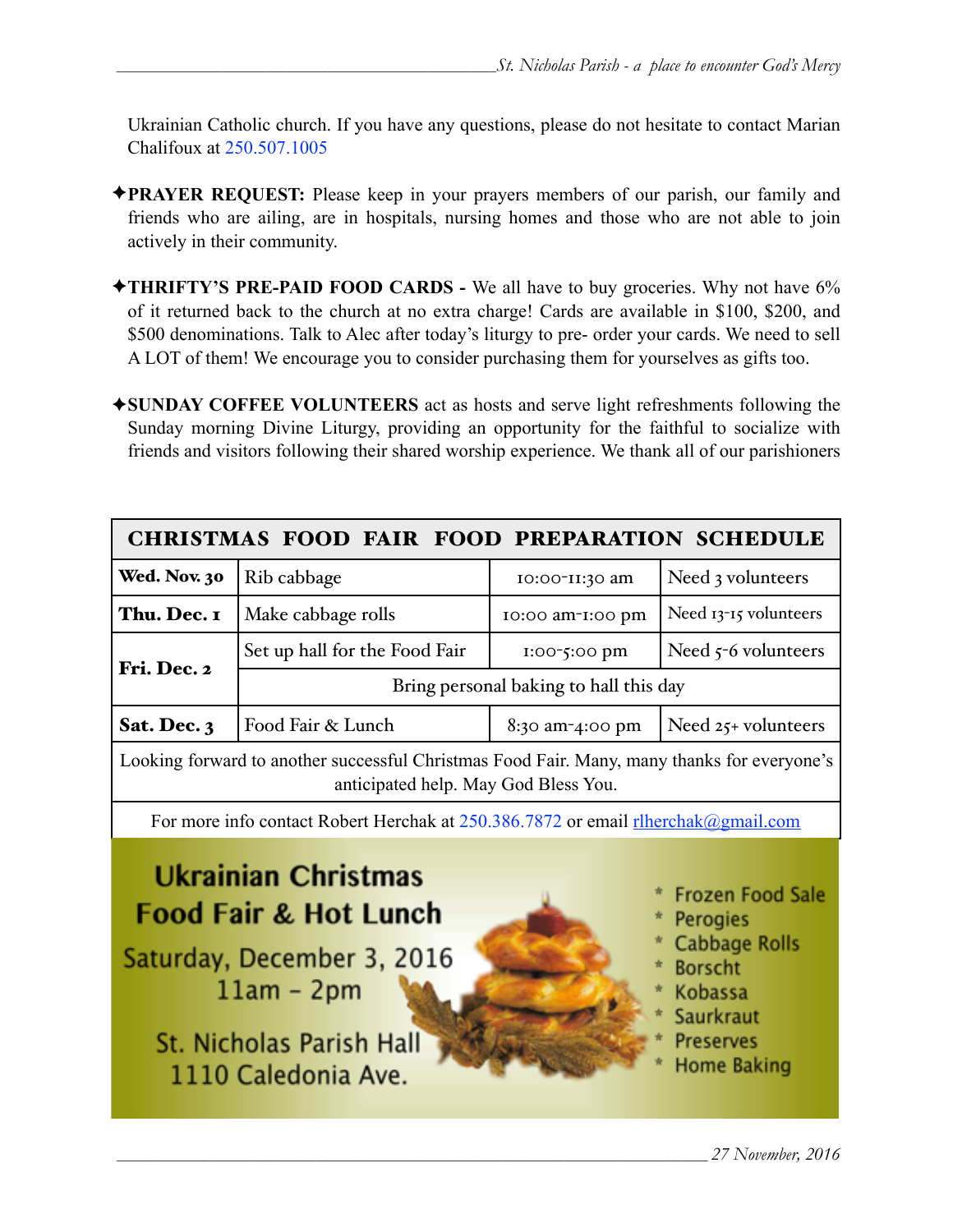who kind volunteer to serve refreshments. Whether you are new to the Parish, or are a longtime members, please join us for coffee.

- ✦**BE A STEWARD:** Have you ever wondered what more can you do to help our parish? Here are some suggestions: **Steward** of property security; **Steward** of grounds cleaning; **Steward** of cleaning church; **Steward** of church linen; **Steward** of outreach; **Steward** of caring; **Steward** of prayer; **Steward** of service. Quite often, our homebound or senior members, once active in their younger years, want to find purpose in their senior years. It's not only about doing but about "BEING" present to others. Contact Fr. Yuriy **OR** Darlene DeMerchant for more information. You will be amazed how "BEING" can make a difference.
- ✦**SUNDAY, NOVEMBER 20 DONATION:**Coffee: \$29.25; Vigil lights: \$11.50; Loose collection: \$38.00; Envelope collection: \$576.00; Pre-authorized payments Nov 14 to Nov 20: \$120.00